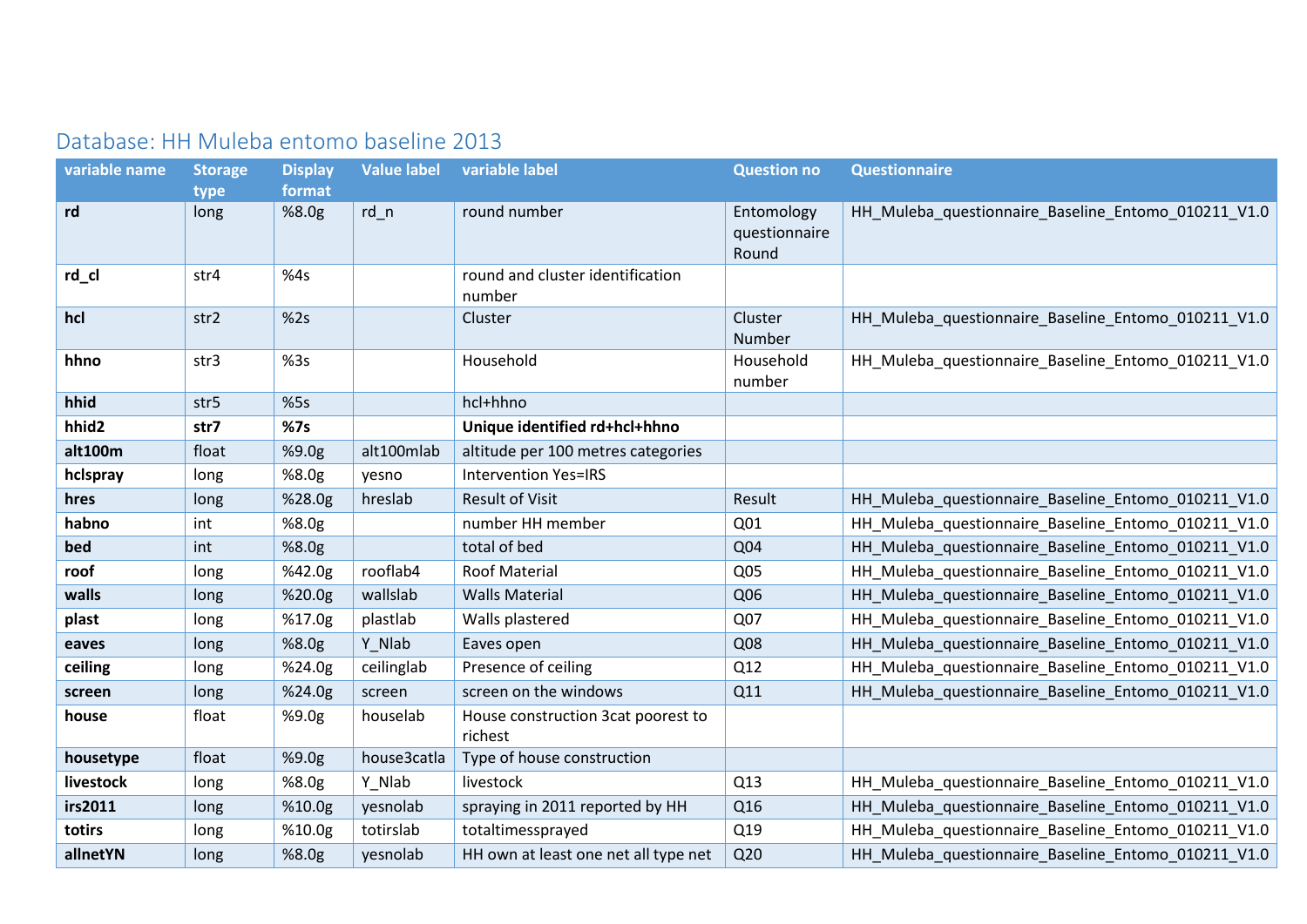| variable name    | <b>Storage</b> | <b>Display</b> | <b>Value label</b> | variable label                                             | <b>Question no</b> | <b>Questionnaire</b>                                |
|------------------|----------------|----------------|--------------------|------------------------------------------------------------|--------------------|-----------------------------------------------------|
|                  | type           | format         |                    |                                                            |                    |                                                     |
| llinown2cat      | float          | %9.0g          |                    | HH with at least one LLIN own                              |                    |                                                     |
| <b>Ilinown</b>   | int            | %10.0g         |                    | total LLIN own                                             | Q21                | HH_Muleba_questionnaire_Baseline_Entomo_010211_V1.0 |
| allnetown        | float          | %9.0g          |                    | total number of net (any net)<br>owned                     |                    |                                                     |
| netown           | int            | %10.0g         |                    | total Net own other than LLIN                              | Q21                | HH_Muleba_questionnaire_Baseline_Entomo_010211_V1.0 |
| <b>Ilinuse</b>   | int            | %10.0g         |                    | total LLIN use                                             | Q <sub>22</sub>    | HH_Muleba_questionnaire_Baseline_Entomo_010211_V1.0 |
| allnetuse        | float          | %9.0g          |                    | total number of net (any net) used                         |                    |                                                     |
| netuse           | int            | %10.0g         |                    | total Net use other than LLIN                              | Q <sub>22</sub>    | HH_Muleba_questionnaire_Baseline_Entomo_010211_V1.0 |
| othprev          | long           | %12.0g         | othprevlab         | other prevention measures                                  | Q <sub>23</sub>    | HH_Muleba_questionnaire_Baseline_Entomo_010211_V1.0 |
| fanwrk           | long           | %8.0g          | Y_Nlab             | Fan from the trap working                                  | Q31                | HH_Muleba_questionnaire_Baseline_Entomo_010211_V1.0 |
| lightwrk         | long           | %8.0g          | Y Nlab             | Light from the trap working                                | Q31                | HH_Muleba_questionnaire_Baseline_Entomo_010211_V1.0 |
| <b>Ittypenet</b> | float          | %9.0g          | typenetlab         | Type of net on light trap bed                              | Q <sub>25</sub>    | HH_Muleba_questionnaire_Baseline_Entomo_010211_V1.0 |
| totllinroom      | float          | %9.0g          |                    | Total Ilin in room                                         |                    |                                                     |
| <b>Itpeop</b>    | float          | %9.0g          |                    | Total people sleeping in bed where<br>light trap installed | Q28                | HH_Muleba_questionnaire_Baseline_Entomo_010211_V1.0 |
| room_peop        | float          | %9.0g          |                    | Total people sleeping in the room                          |                    |                                                     |
| mosqtot          | float          | %9.0g          |                    | Total mosquitoes                                           |                    |                                                     |
| anotot           | float          | %9.0g          |                    | Total anopheles                                            |                    |                                                     |
| gambiaem         | int            | %8.0g          |                    | total gambiae male                                         | Q35                | HH_Muleba_questionnaire_Baseline_Entomo_010211_V1.0 |
| funestusm        | int            | %8.0g          |                    | total funestus male                                        | Q36                | HH_Muleba_questionnaire_Baseline_Entomo_010211_V1.0 |
| otheranom        | int            | %8.0g          |                    | <b>Total other Anopheles Male</b>                          | Q37                | HH_Muleba_questionnaire_Baseline_Entomo_010211_V1.0 |
| culex            | int            | %8.0g          |                    | Culex total                                                | Q38                | HH_Muleba_questionnaire_Baseline_Entomo_010211_V1.0 |
| aedes            | int            | %8.0g          |                    | Aedes total                                                | Q38                | HH_Muleba_questionnaire_Baseline_Entomo_010211_V1.0 |
| unmosq           | int            | %8.0g          |                    | Unknown mosquitoes total                                   | Q39                | HH_Muleba_questionnaire_Baseline_Entomo_010211_V1.0 |
| funestusf        | double         | %8.0g          |                    | total funestus female                                      | Q35                | HH_Muleba_questionnaire_Baseline_Entomo_010211_V1.0 |
| gambiaef         | double         | %8.0g          |                    | total gambiae female                                       | Q <sub>35</sub>    | HH_Muleba_questionnaire_Baseline_Entomo_010211_V1.0 |
| otheranof        | double         | %8.0g          |                    | total other anopheles female                               | Q37                | HH_Muleba_questionnaire_Baseline_Entomo_010211_V1.0 |
| unknownf         | double         | %8.0g          |                    | total unknown anopheles female                             |                    |                                                     |
| anototf          | float          | %9.0g          |                    | <b>Total Anopheles female</b>                              |                    |                                                     |
| elisatest        | double         | %8.0g          |                    | total anopheles tested for elisa                           |                    |                                                     |
| elisapos         | double         | %8.0g          |                    | total anopheles positive for elisa                         |                    |                                                     |
| spororate        | float          | %9.0g          |                    | sporozoite rate                                            |                    |                                                     |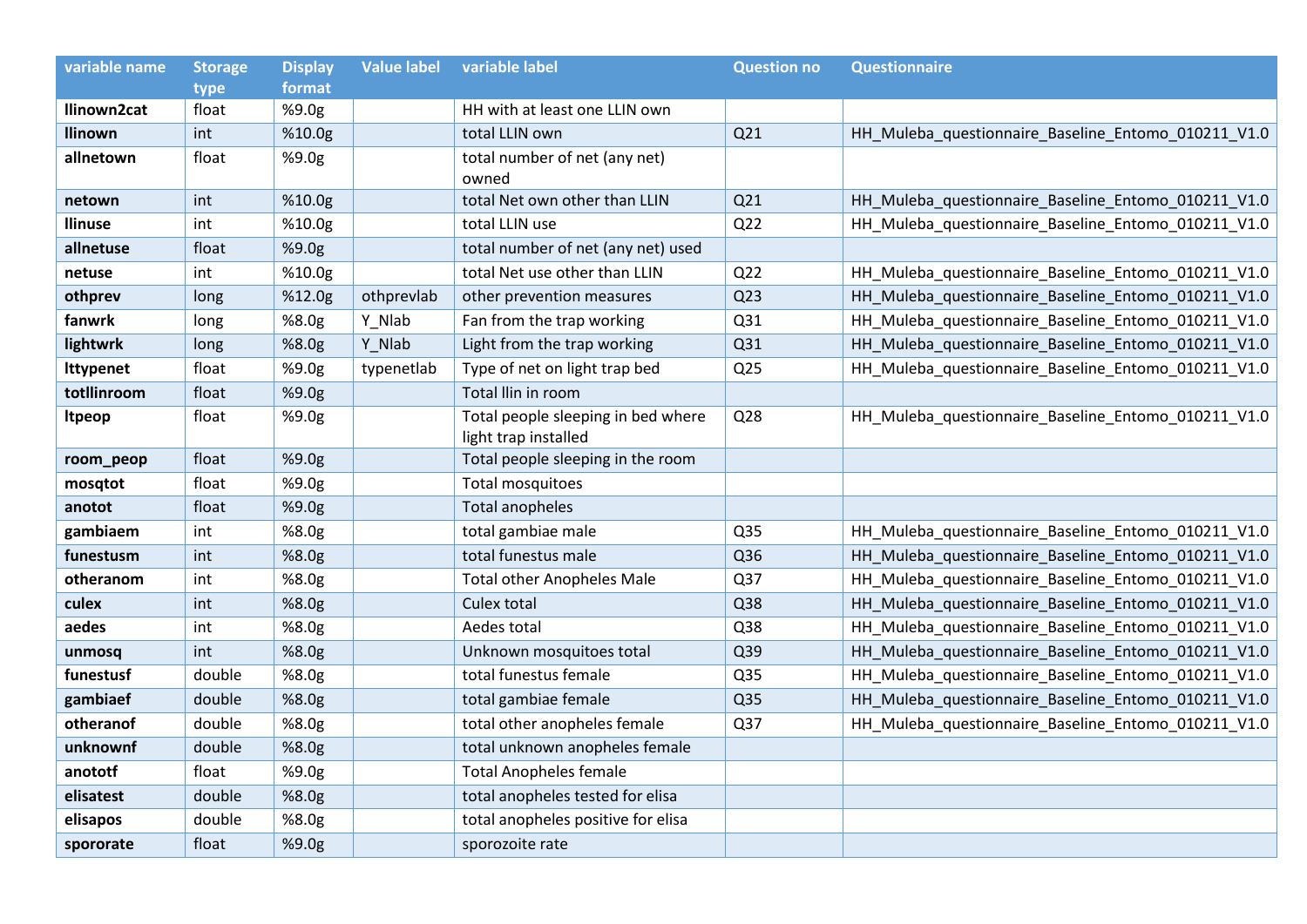| variable name                                  | <b>Storage</b> | <b>Display</b> | <b>Value label</b> | variable label                                               | <b>Question no</b>  | <b>Questionnaire</b>                                |
|------------------------------------------------|----------------|----------------|--------------------|--------------------------------------------------------------|---------------------|-----------------------------------------------------|
|                                                | type           | format         |                    |                                                              |                     |                                                     |
| pwgt_elisa                                     | float          | %9.0g          |                    | p weight = total female anopheles CB / total elisa<br>tested |                     |                                                     |
| <b>EIRm</b>                                    | float          | %9.0g          |                    | Monthly Entomological inoculation<br>rate                    |                     |                                                     |
| tot_pcr_sp                                     | float          | %9.0g          |                    | total anopheles tested for PCR id<br>species                 |                     |                                                     |
| arabiensis                                     | float          | %9.0g          |                    | Total An.arabiensis detected by PCR                          |                     |                                                     |
| pwgt_arabiens                                  | is float       | %9.0g          |                    | weighing adjustmnent for arabiensis                          |                     |                                                     |
| gambiaess                                      | float          | %9.0g          |                    | Total An.gambiae.s.s. detected by<br><b>PCR</b>              |                     |                                                     |
| pwgt_gambiaes                                  | s float        | %9.0g          |                    | weighing adjustmnent for gambiae<br>S.S.                     |                     |                                                     |
| sppwgt                                         | float          | %9.0g          |                    | Species weight sppwgt = anototCB/<br>no_pcrsp                |                     |                                                     |
| lat_max                                        | float          | %9.0g          |                    | village latitude range maximum                               |                     |                                                     |
| lat_min                                        | float          | %9.0g          |                    | village latitude range minimum                               |                     |                                                     |
| longd_max                                      | float          | %9.0g          |                    | village lontitude range maximum                              |                     |                                                     |
| longd_min                                      | float          | %9.0g          |                    | village lontitude range minimum                              |                     |                                                     |
| alt_max                                        | float          | %9.0g          |                    | village altitude range maximum<br>(meter)                    |                     |                                                     |
| alt_min                                        | float          | %9.0g          |                    | village altitude range minimum<br>(meter)                    |                     |                                                     |
| village                                        | str12          | %12s           |                    | study villages                                               | <b>Village Name</b> | HH_Muleba_questionnaire_Baseline_Entomo_010211_V1.0 |
| month                                          | float          | %9.0g          |                    | Month when mosquito collection<br>was done                   | Date                | HH_Muleba_questionnaire_Baseline_Entomo_010211_V1.0 |
| year                                           | float          | %9.0g          |                    | Year when mosquito collection was<br>done                    | Date                | HH_Muleba_questionnaire_Baseline_Entomo_010211_V1.0 |
| '9999=not recorded', '9997=not<br>applicable', |                |                |                    |                                                              |                     |                                                     |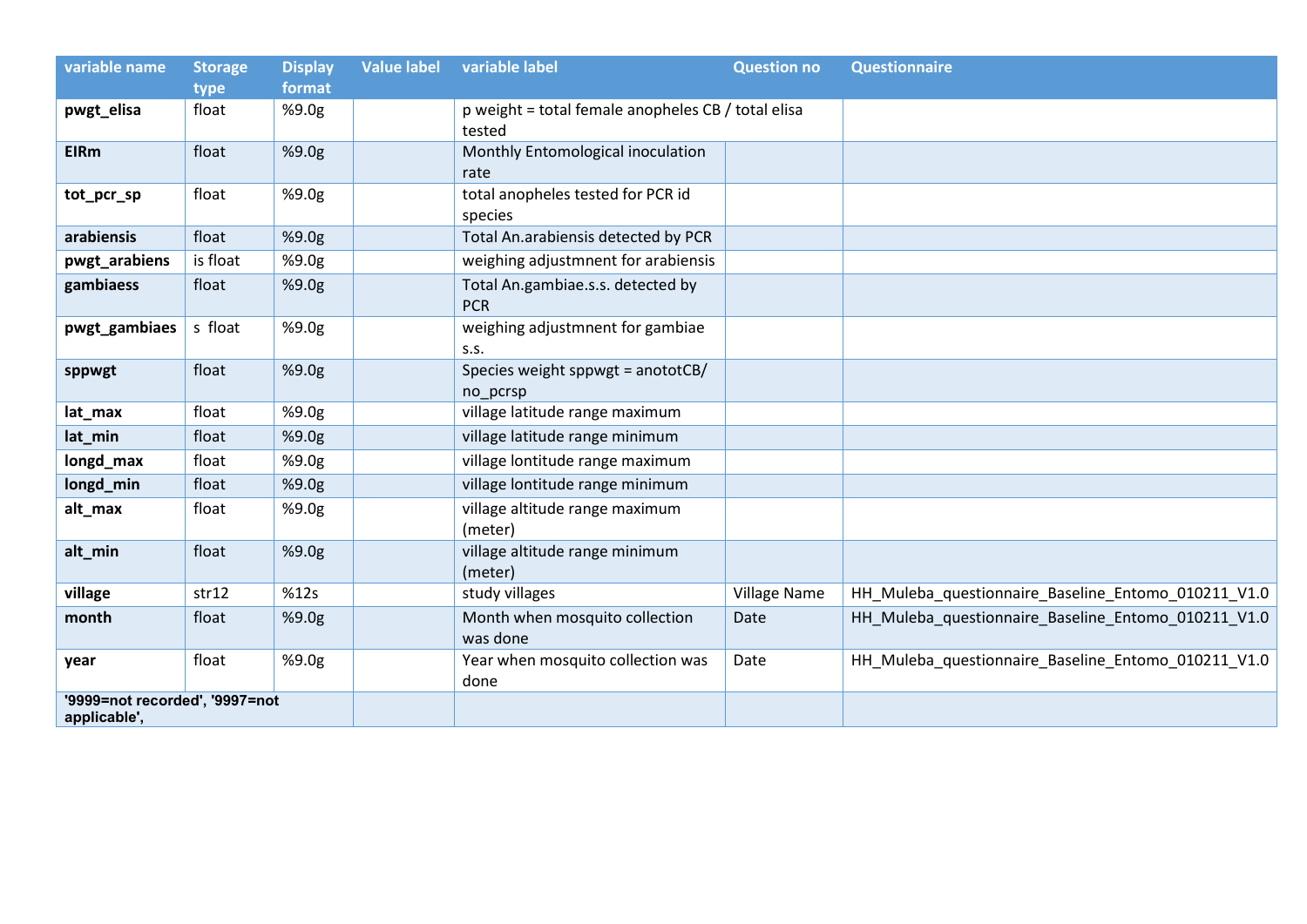## Database: HH Muleba entomo post 2013

| variable  | <b>Storage</b> | <b>Display</b> | <b>Value label</b> | variable label                                                 | <b>Question no</b>                   | <b>Questionnaire</b>                            |
|-----------|----------------|----------------|--------------------|----------------------------------------------------------------|--------------------------------------|-------------------------------------------------|
| name      | type           | format         |                    |                                                                |                                      |                                                 |
| rd        | long           | %8.0g          | rdlab              | round number                                                   | Entomology<br>questionnaire<br>Round | HH_Muleba_questionnaire_post_Entomo_210911_V3.0 |
| rd_cl     | str4           | %4s            |                    | round and cluster identification<br>number used for psu in svy |                                      |                                                 |
| hvil      | str18          | %18s           |                    | Village name                                                   | Village name                         | HH_Muleba_questionnaire_post_Entomo_210911_V3.0 |
| hcl       | str2           | %2s            |                    | Cluster                                                        | Cluster<br>Number                    | HH_Muleba_questionnaire_post_Entomo_210911_V3.0 |
| hhno      | str3           | %3s            |                    | Household                                                      | Household<br>number                  | HH_Muleba_questionnaire_post_Entomo_210911_V3.0 |
| hhid      | str5           | %5s            |                    | hcl+hhno                                                       |                                      |                                                 |
| hhid2     | str7           | %7s            |                    | rd+hcl+hhno                                                    |                                      |                                                 |
| alt100m   | float          | %9.0g          | alt100mlab         | altitude per 100 metres categories                             |                                      |                                                 |
| month     | float          | %9.0g          |                    | Month when mosquito collection was<br>done                     | date                                 | HH_Muleba_questionnaire_post_Entomo_210911_V3.0 |
| year      | float          | %9.0g          |                    | Year when mosquito collection was<br>done                      | date                                 | HH_Muleba_questionnaire_post_Entomo_210911_V3.0 |
| hclspray  | long           | %8.0g          | yesnolab           | Intervention arm Yes== IRS                                     |                                      |                                                 |
| hres      | long           | %28.0g         | hreslab            | <b>Result of Visit</b>                                         | Result                               | HH_Muleba_questionnaire_post_Entomo_210911_V3.0 |
| habno     | int            | %8.0g          |                    | number HH member                                               | Q <sub>01</sub>                      | HH_Muleba_questionnaire_post_Entomo_210911_V3.0 |
| bed       | int            | %8.0g          |                    | total of bed                                                   | Q04                                  | HH_Muleba_questionnaire_post_Entomo_210911_V3.0 |
| roof      | long           | %42.0g         | rooflab4           | <b>Roof Material</b>                                           | Q <sub>05</sub>                      | HH_Muleba_questionnaire_post_Entomo_210911_V3.0 |
| walls     | long           | %20.0g         | wallslab           | <b>Walls Material</b>                                          | Q06                                  | HH_Muleba_questionnaire_post_Entomo_210911_V3.0 |
| plast     | long           | %17.0g         | plastlab           | <b>Walls plastered</b>                                         | Q07                                  | HH_Muleba_questionnaire_post_Entomo_210911_V3.0 |
| eaves     | long           | %8.0g          | Y_Nlab             | Eaves open                                                     | Q08                                  | HH_Muleba_questionnaire_post_Entomo_210911_V3.0 |
| ceiling   | long           | %24.0g         | ceilinglab         | Presence of ceiling                                            | Q12                                  | HH_Muleba_questionnaire_post_Entomo_210911_V3.0 |
| screen    | long           | %24.0g         | screen             | screen on the windows                                          | Q11                                  |                                                 |
| housetype | float          | %9.0g          | houselab           | House construction 3cat poorest to<br>richest                  |                                      |                                                 |
| livestock | long           | %8.0g          | Y Nlab             | livestock                                                      | Q13                                  | HH_Muleba_questionnaire_post_Entomo_210911_V3.0 |
| irs2012   | long           | %10.0g         | yesnolab           | Bendiocarb spraying in 2011-2012<br>reported by HH             | Q16                                  | HH_Muleba_questionnaire_post_Entomo_210911_V3.0 |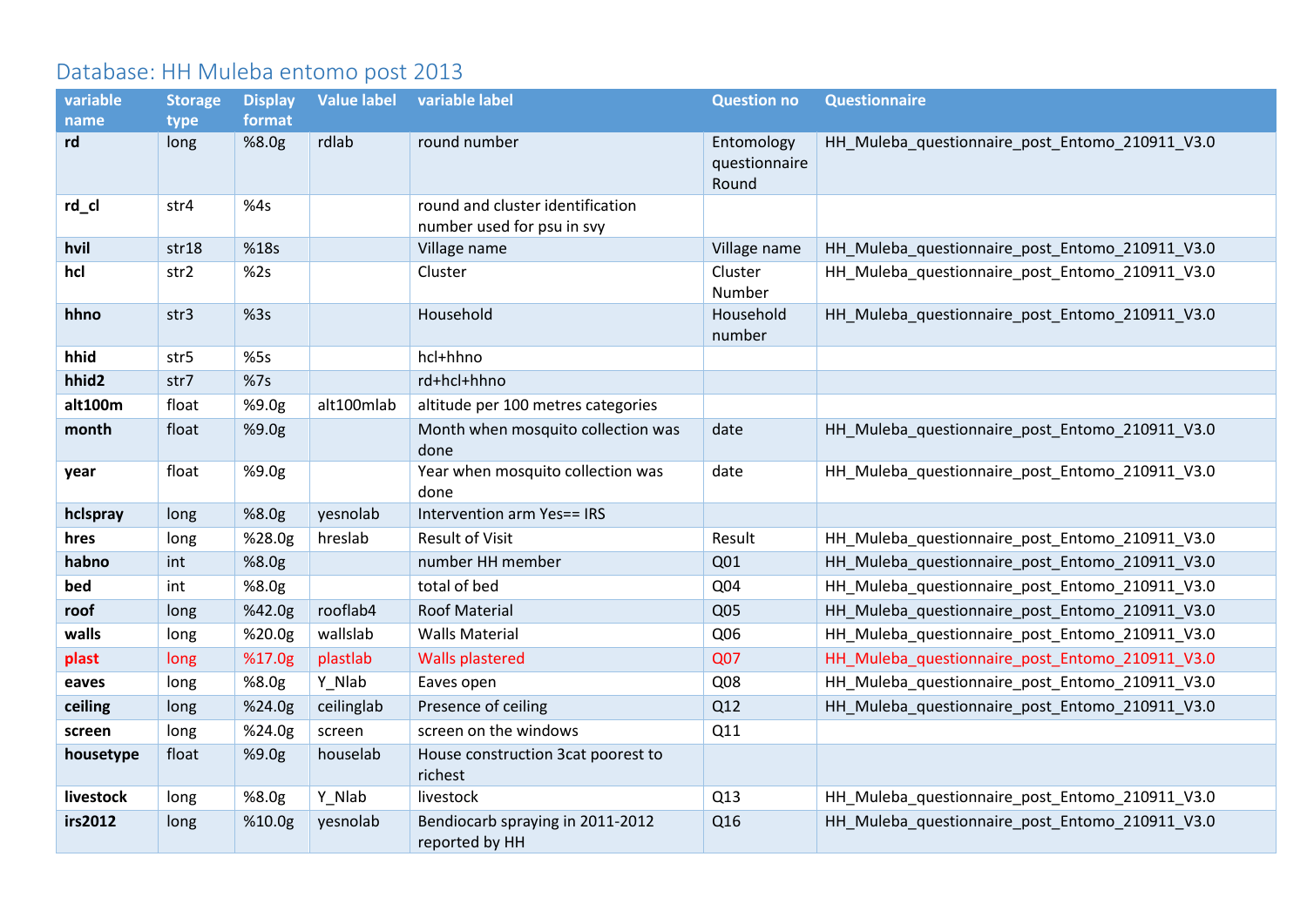| variable         | <b>Storage</b> | <b>Display</b> | <b>Value label</b> | variable label                                                     | <b>Question no</b> | <b>Questionnaire</b>                            |
|------------------|----------------|----------------|--------------------|--------------------------------------------------------------------|--------------------|-------------------------------------------------|
| name             | type           | format         |                    |                                                                    |                    |                                                 |
| irs2012_1        | long           | %35.0g         | irs2012_1la        | Houses spray during the first round of<br>IRS Dec 2011 to Jan 2012 | Q17                |                                                 |
| irs2012_2        | long           | %35.0g         | irs2012_1la        | Houses spray during the second round<br>of IRS Apr-May 2012        | Q17                |                                                 |
| totirs           | long           | %10.0g         | totirslab          | TotalTimesSprayed                                                  | Q19                | HH_Muleba_questionnaire_post_Entomo_210911_V3.0 |
| allnetYN         | float          | %10.0g         | yesnolab           | At least one net (any type) own in HH                              | Q <sub>20</sub>    | HH Muleba questionnaire post Entomo 210911 V3.0 |
| llinown2cat      | float          | %9.0g          |                    | HH with at least one LLIN own                                      |                    |                                                 |
| llinuse2cat      | float          | %9.0g          |                    | HH with at least one LLIN use                                      |                    |                                                 |
| allnetuseYN      | float          | %10.0g         | yesnolab           | At least one net (any type) use in HH                              |                    |                                                 |
| <b>Ilinown</b>   | int            | %10.0g         |                    | total LLIN own                                                     | Q <sub>21</sub>    | HH_Muleba_questionnaire_post_Entomo_210911_V3.0 |
| allnetown        | float          | %9.0g          |                    | total number of net (any net) owned                                |                    |                                                 |
| netown           | int            | %10.0g         |                    | total Net own other than LLIN                                      | Q <sub>21</sub>    | HH_Muleba_questionnaire_post_Entomo_210911_V3.0 |
| <b>Ilinuse</b>   | int            | %10.0g         |                    | total LLIN use                                                     | Q <sub>22</sub>    | HH_Muleba_questionnaire_post_Entomo_210911_V3.0 |
| allnetuse        | float          | %9.0g          |                    | total number of net (any net) used                                 |                    |                                                 |
| netuse           | int            | %10.0g         |                    | total Net use other than LLIN                                      | Q <sub>22</sub>    | HH_Muleba_questionnaire_post_Entomo_210911_V3.0 |
| othprev          | long           | %12.0g         | othprevlab         | other prevention measures                                          | Q <sub>23</sub>    | HH_Muleba_questionnaire_post_Entomo_210911_V3.0 |
| <b>Ittypenet</b> | float          | %9.0g          | typenetlab         | Type of Net on the bed where Light<br>trap installed               | Q <sub>25</sub>    | HH_Muleba_questionnaire_post_Entomo_210911_V3.0 |
| totllinroom      | float          | %9.0g          |                    | Total LLIN in room where Light trap<br>installed                   |                    |                                                 |
| <b>Itpeop</b>    | float          | %9.0g          |                    | Total people sleeping in bed where<br>light trap installed         | Q28                | HH_Muleba_questionnaire_post_Entomo_210911_V3.0 |
| room_peop        | float          | %9.0g          |                    | Total people sleeping in room where<br>Light trap installed        |                    |                                                 |
| fanwrk           | long           | %8.0g          | fanwrklab          | Fan from the trap working                                          | Q31                | HH_Muleba_questionnaire_post_Entomo_210911_V3.0 |
| lightwrk         | long           | %8.0g          | lightwrklab        | Light from the trap working                                        | Q31                | HH_Muleba_questionnaire_post_Entomo_210911_V3.0 |
| repelnght        | long           | %10.0g         | yesnolab           | Repellent use las night                                            | Q <sub>32</sub>    | HH_Muleba_questionnaire_post_Entomo_210911_V3.0 |
| <b>Itroomirs</b> | long           | %10.0g         | yesnolab           | Was the room where the light trap<br>installed sprayed             | Q <sub>33</sub>    | HH_Muleba_questionnaire_post_Entomo_210911_V3.0 |
| anotot_f         | float          | %9.0g          |                    | <b>Total Anopheles female</b>                                      |                    |                                                 |
| mosqtot          | float          | %9.0g          |                    | Total mosquitoes                                                   |                    |                                                 |
| anotot           | float          | %9.0g          |                    | <b>Total anopheles</b>                                             |                    |                                                 |
| gambiaef         | double         | %9.0g          |                    | Total An.gambiae female                                            | Q <sub>35</sub>    | HH_Muleba_questionnaire_post_Entomo_210911_V3.0 |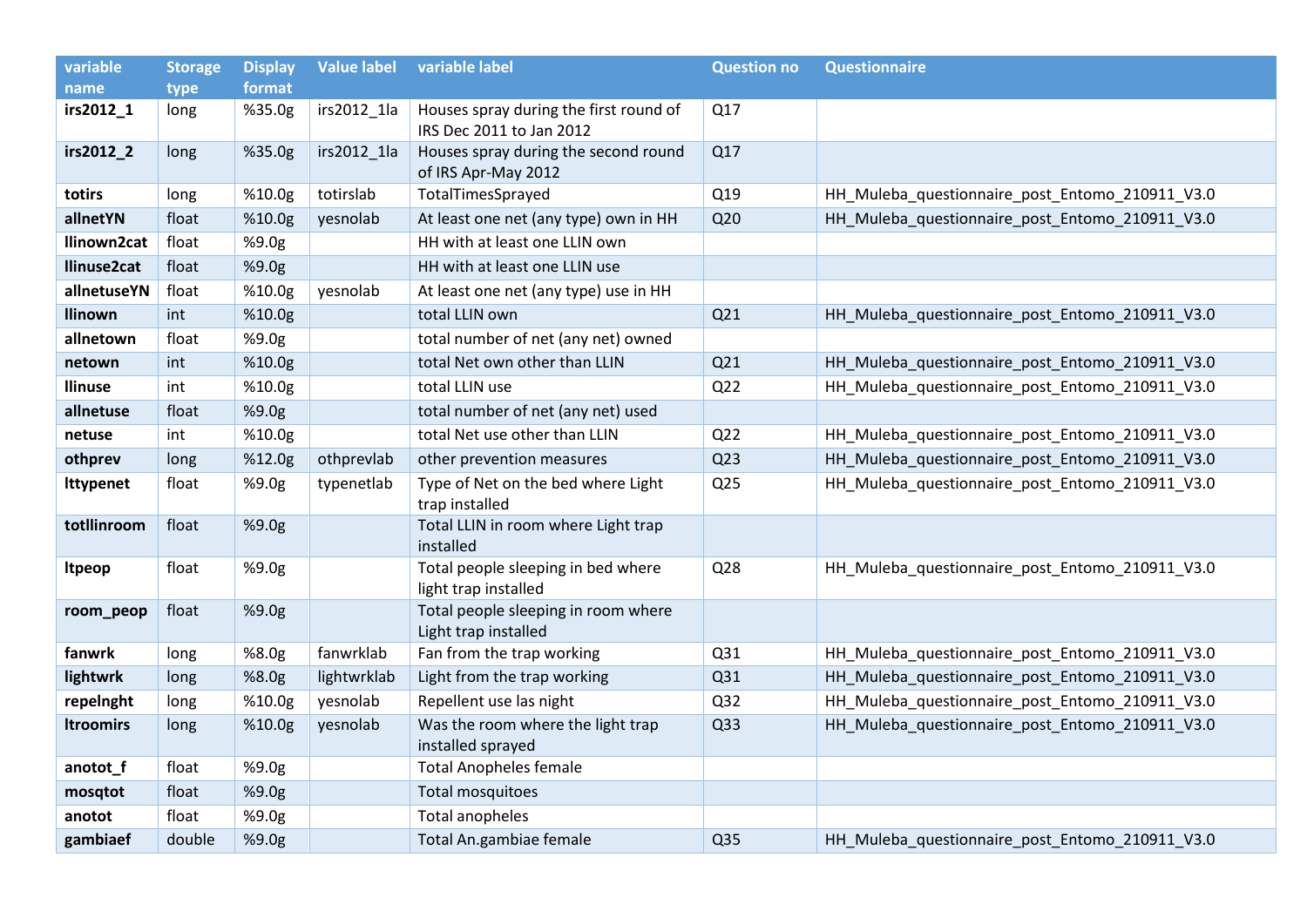| variable     | <b>Storage</b> | <b>Display</b> | <b>Value label</b> | variable label                        | <b>Question no</b> | <b>Questionnaire</b>                            |
|--------------|----------------|----------------|--------------------|---------------------------------------|--------------------|-------------------------------------------------|
| name         | type           | format         |                    |                                       |                    |                                                 |
| gambiaem     | int            | %8.0g          |                    | total An. gambiae male                | Q35                | HH_Muleba_questionnaire_post_Entomo_210911_V3.0 |
| funestusf    | int            | %8.0g          |                    | total An.funestus female              | Q <sub>36</sub>    | HH_Muleba_questionnaire_post_Entomo_210911_V3.0 |
| funestusm    | int            | %8.0g          |                    | total An.funestus male                | Q <sub>36</sub>    | HH_Muleba_questionnaire_post_Entomo_210911_V3.0 |
| otheranof    | double         | %9.0g          |                    | <b>Total other Anopheles female</b>   | Q <sub>37</sub>    | HH_Muleba_questionnaire_post_Entomo_210911_V3.0 |
| otheranom    | int            | %8.0g          |                    | <b>Total other Anopheles Male</b>     | Q <sub>37</sub>    | HH_Muleba_questionnaire_post_Entomo_210911_V3.0 |
| culex        | int            | %8.0g          |                    | <b>Total Culex mosquitoes</b>         | Q <sub>38</sub>    | HH_Muleba_questionnaire_post_Entomo_210911_V3.0 |
| aedes        | int            | %8.0g          |                    | Total aedes mosquitoes                | Q38                | HH_Muleba_questionnaire_post_Entomo_210911_V3.0 |
| unmosq       | int            | %8.0g          |                    | Unknown mosquitoes total              | Q <sub>39</sub>    | HH_Muleba_questionnaire_post_Entomo_210911_V3.0 |
| elisatest    | double         | %9.0g          |                    | Total mosquito tested for ELISA       |                    |                                                 |
| elisa_result | double         | %8.0g          |                    | Total mosquito positive for CSP       |                    |                                                 |
| <b>SR</b>    | float          | %9.0g          |                    | Sporozoite rate                       |                    |                                                 |
| no_pcrsp     | double         | %9.0g          |                    | Total PCR done for species ID         |                    |                                                 |
| Ga_pcr       | double         | %9.0g          |                    | total Gambiae s.s. id by PCR          |                    |                                                 |
| Ar_pcr       | double         | %9.0g          |                    | <b>Total Arabiensis id by PCR</b>     |                    |                                                 |
| clgab_b2cat  | float          | %9.0g          | clgab_b2cat        | cluster mean anopheles baseline_2 cat |                    |                                                 |
| sppwgt       | float          | %9.0g          |                    | PCR species weighted                  |                    |                                                 |
| lat_min      | double         | %10.0g         |                    | village latitude range minimum        |                    |                                                 |
| longd_min    | double         | %10.0g         |                    | village lontitude range minimum       |                    |                                                 |
| alt_min      | double         | %10.0g         |                    | village altitude range minimum        |                    |                                                 |
| lat_max      | double         | %10.0g         |                    | village latitude range maximum        |                    |                                                 |
| longd_max    | double         | %10.0g         |                    | village lontitude range maximum       |                    |                                                 |
| alt_max      | double         | %10.0g         |                    | village altitude range maximum        |                    |                                                 |